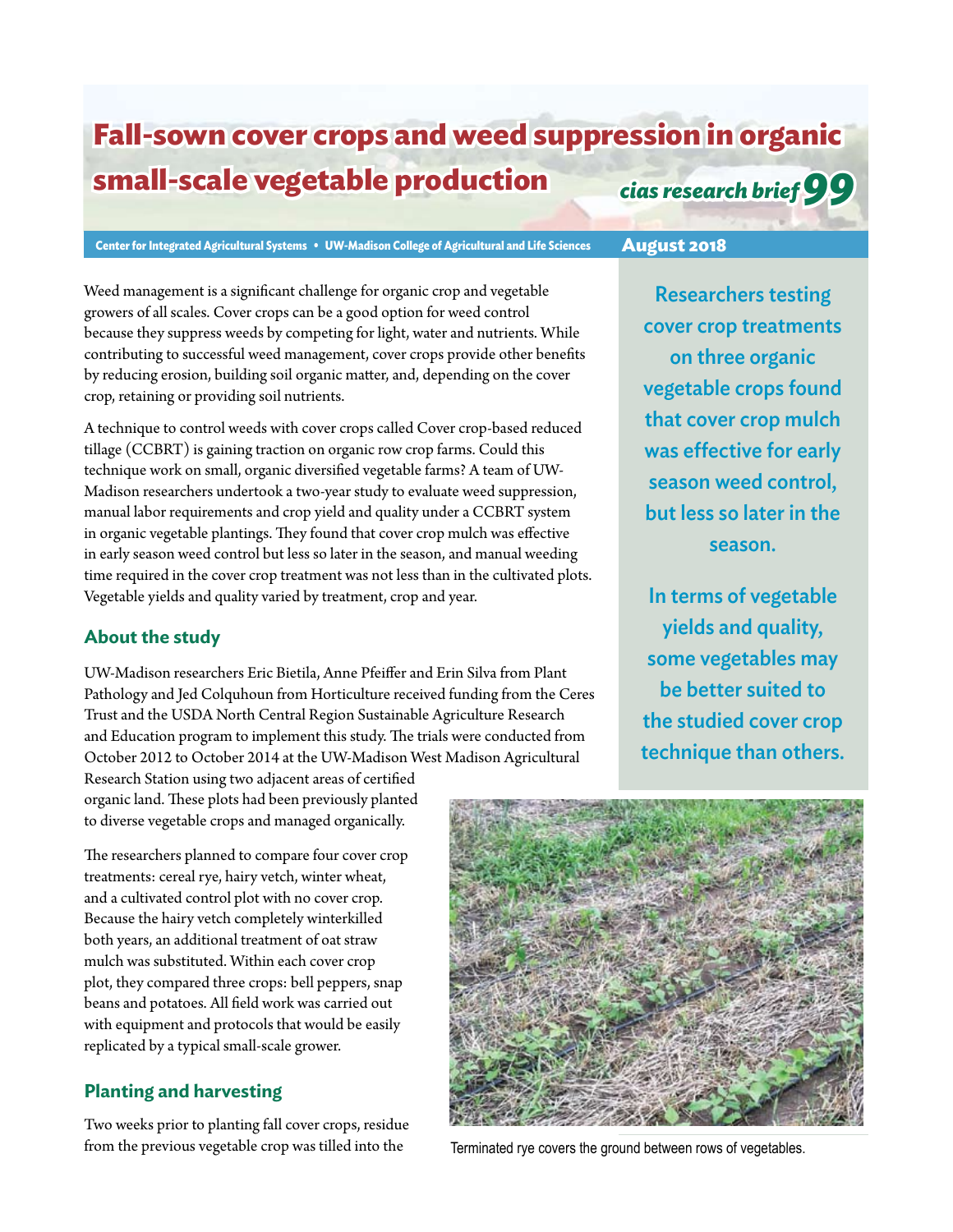soil, with additional tillage for seedbed preparation just prior to planting. Cover crops were seeded into 15-foot wide and 20-foot long plots in October 2012 and September 2013, within the standard planting date recommendations for southern Wisconsin. The cover crop seed was broadcast by hand and lightly hand raked.

The following spring, six nine-inch wide bands were strip tilled at a 30-inch between row spacing into each treatment replication with a small tiller. Strips were tilled every three weeks from mid-April to planting time to maintain a cover crop-free zone for planting vegetables. In late spring, the researchers measured the biomass of each cover crop at flowering, prior to mowing. After cereal grains flowered, the cover crops were mowed with a walk-behind sickle bar mower.

Once the cover crops were terminated, the researchers planted snap bean seeds, seed potato pieces, and eight-week-old bell pepper transplants in the 30-inch tilled strips. They counted, identified and harvested weeds by clipping in two areas in each plot at cover crop termination and at four and six-and-a-half weeks after termination. Weeding was done by hand in each plot to minimize mulch disturbance, both in and between rows. Total hours (standardized for a single person) required for weed management were recorded.

Vegetable plants were side-dressed with composted chicken manure at approximately 18 days after transplanting or after the first true leaves developed. Potato plants were treated with organic-approved substances to combat potato blight and potato leafhoppers in both years.

The researchers harvested all ripe and damaged bell peppers at the green-ripe stage on three dates each year. Snap beans and potatoes were each harvested once per year. For each vegetable, the researchers collected data on a subset of the harvests and sorted the crop into marketable and unmarketable produce, and recorded numbers, weights and other characteristics of each group.

#### **Results**

Results differed in 2013 and 2014 because of weather variation. The winter of 2012-13 was colder than average with good snow cover, followed by a wet spring. The summer of 2013 was drier than average, followed by a colder, slightly drier winter than the previous year. Spring 2014 precipitation was normal until June, which was wetter than average. The summer of 2014 saw average temperatures and slightly less-than-average rainfall.

Above-ground biomass production for the wheat and rye cover crops fell near the optimal ranges reported for successful CCRBT techniques in both years of the study. No significant differences in cover crop biomass in wheat and rye were found either year.



Researchers assessed yields and percent marketable crop. Here, a researcher harvests potatoes.

Weed biomass varied by year and by treatment (see Figure 1 on page 3). In both 2013 and 2014, researchers collected less weed biomass from the rye cover crop and oat straw mulch plots as compared to the cultivated control and wheat cover crop plots at four weeks after planting. In 2013, no significant weed pressure differences between treatments were observed at six-and-a-half weeks after planting. However, in 2014, greater weed pressure was noted in the oat straw mulch compared to the other treatments at six-and-a-half weeks after planting due to volunteer oats sprouting from the oat seed in the mulch.

The researchers have several explanations for differences in weed densities among the treatments. First, cereal rye has been reported to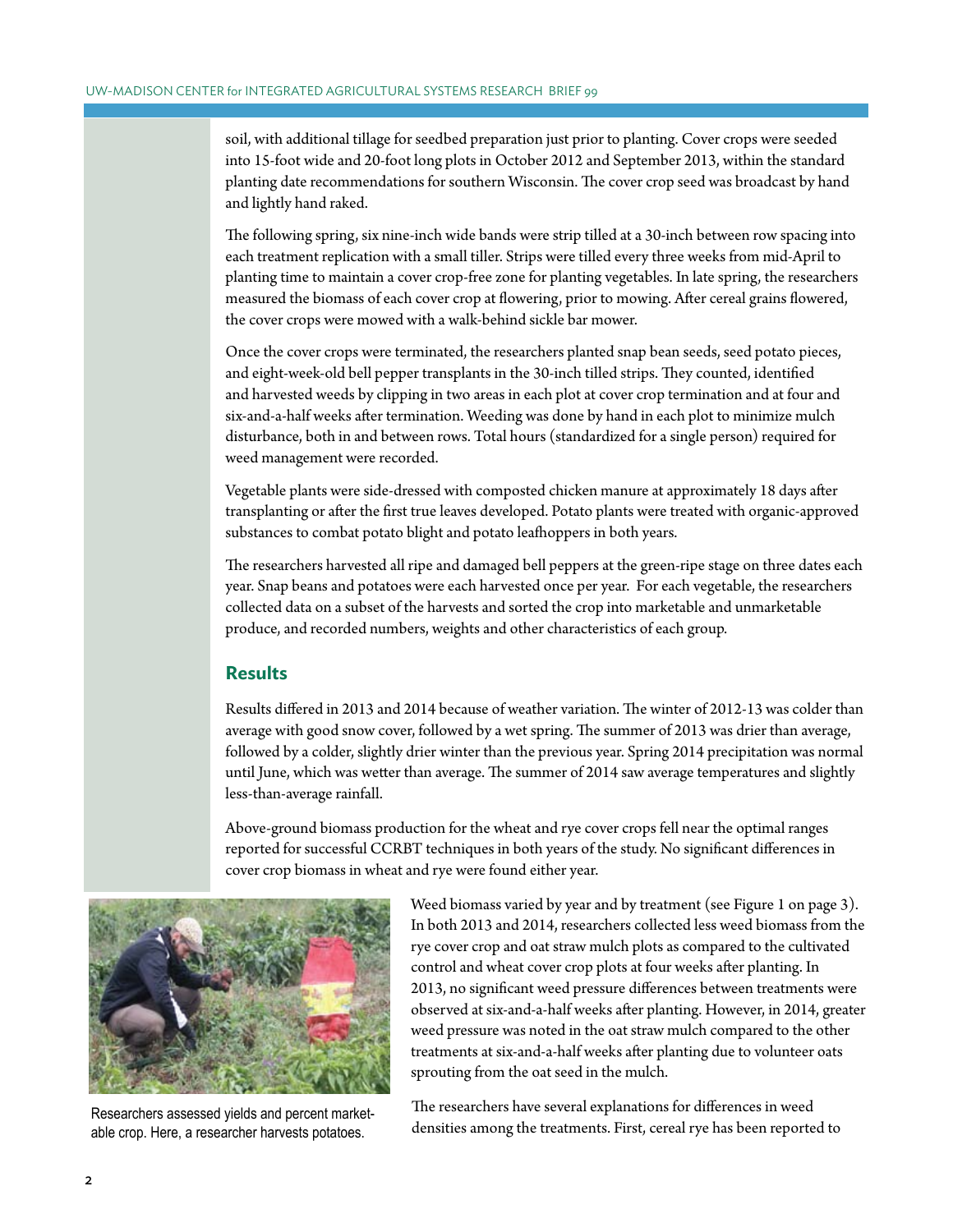

**Figure 1. Weed biomass (pounds per square yard) across cover crop treatments and** 

Column means with the same letter were not significantly different across treatments, within the same year and crop, at P<0.05. Columns with no letters contain no values that were significantly different from each other.

have allelopathic effects, and excellent weed suppression has been demonstrated in other CCBRT systems. Also, termination of the cover crops with mowing resulted in cover crop residues that were not evenly distributed on the soil surface, leaving gaps throughout the row. Weeds could become established in the places where the ground was bare. The oat straw mulch was spread on the ground by hand, which prevented bare spots and provided more consistent suppression of weeds.

The hand-weeding time required for the vegetable plantings was not decreased in the CCBRT treatments compared with the control plots. Because the hand-weeding crews were required to remove weeds through the cover crop residue, the time for manual weeding in the wheat cover crop plots exceeded that of the control plots despite similar weed pressures. Weeds that came up through gaps in the cover crop residue required hand removal throughout the growing season in all of the treatments.

## **Vegetable yields and quality**

In 2013, bell pepper yields were similar in plots with oat straw mulch, rye, and the cultivated control, while those in the wheat treatment had lower yields than the oat straw mulch plots (see Figure 2 on page 4). In 2014, peppers in the rye plots had similar yields to the cultivated control, and those in the wheat plots had lower yields. The oat straw mulch treatment had the lowest pepper yields in 2014, likely due to competition from volunteer oat plants. In 2013, fewer unmarketable peppers were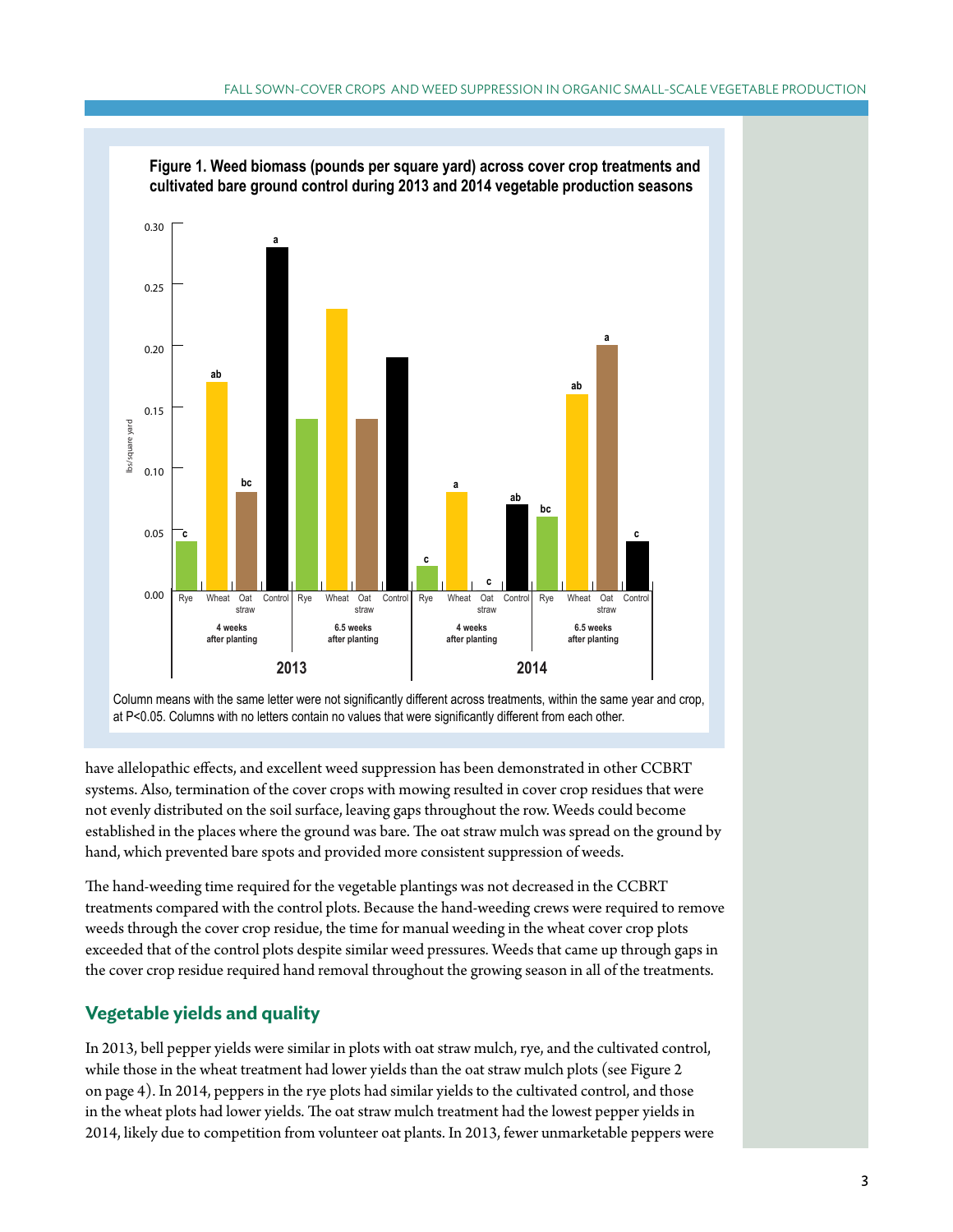harvested from the straw mulch treatment (19 percent) as compared with rye (32 percent), wheat (29 percent) and control (31 percent) treatments. There were no significant differences in the percent of .<br>unmarketable peppers between treatments in 2014. The peppers from rye plots had the largest average fruit diameter and thickest wall width in both years; otherwise, there were no differences observed in fruit quality, shape or symmetry between treatments. Both years, and in all treatments pepper quality was negatively affected by blossom end rot, bacterial soft rot or fungal disease.



In 2013, snap bean yields were highest in the control plots (see Figure 3 on page 5). In 2014, however, bean yields were similar in the rye and control treatments. Similar to peppers, snap bean yields in the 2014 oat straw treatments were lower than the control plots, due to competition from volunteer oat plants. In 2013, no differences were observed in the number of marketable beans from the various treatments. In contrast, the straw mulch plots had significantly more unmarketable beans than all the other treatments in 2014. Unmarketable beans were small, withered, or had insect and disease damage. The average length of the harvested beans was greater in the control plots than in wheat in 2013, and in oat straw mulch in 2014.

Harvested yields of potato tubers did not vary between treatments in 2013, but in 2014 greater yields were harvested from the control plots compared to all of the other treatments (see Figure 4 on page 5). In 2013, plants in the rye and oat straw mulch treatments yielded the most Grade A size tubers, with over 30 percent weighing more than a quarter pound. In the wheat treatment, only 16 percent of tubers reached this size, and 24 percent did so in the control plots. In 2014, the oat straw mulch treatment resulted in the greatest percentage of Grade A tubers (45 percent), with all other treatments being similar (37 percent). There were no significant differences in unmarketable potatoes between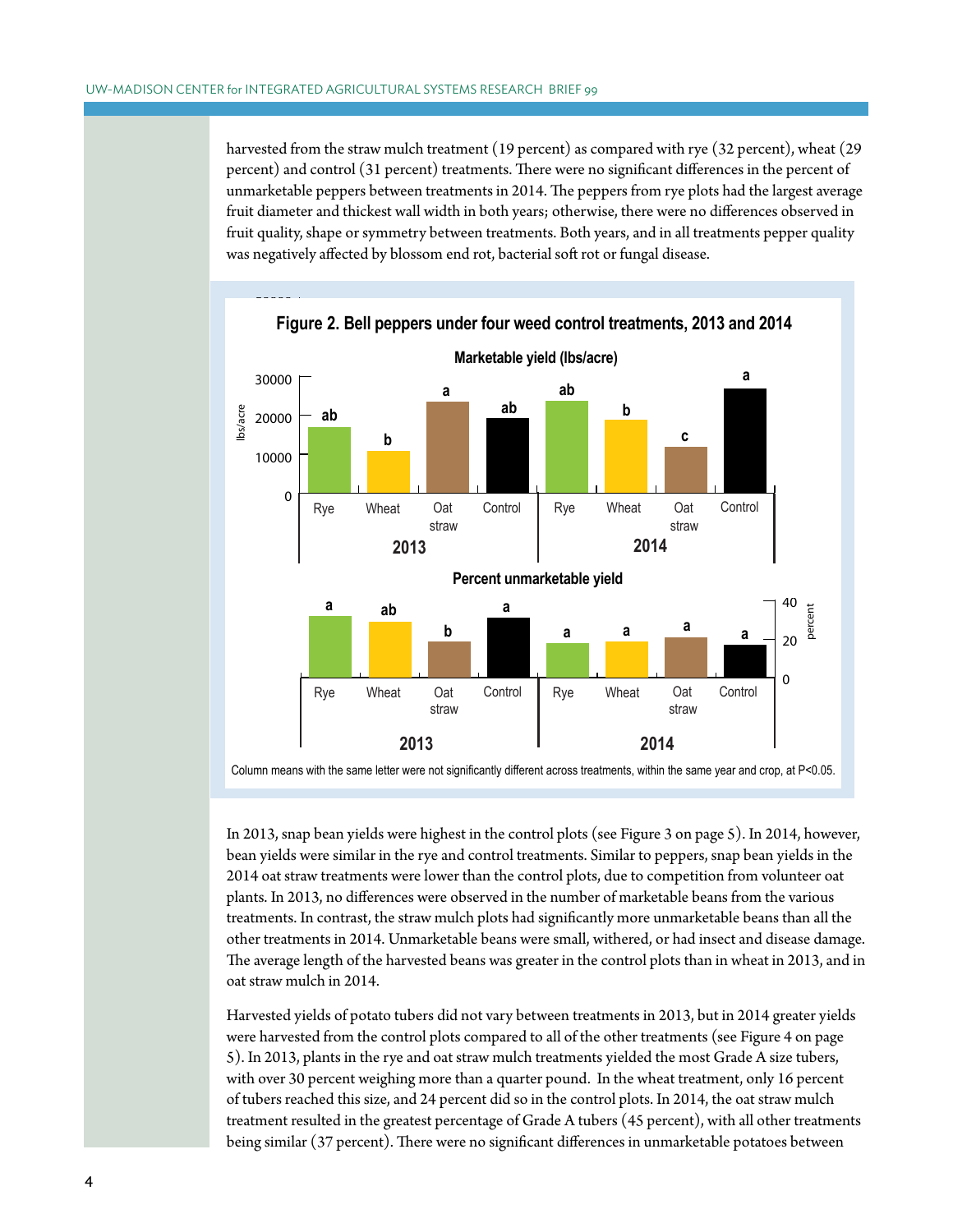



<sup>5</sup>